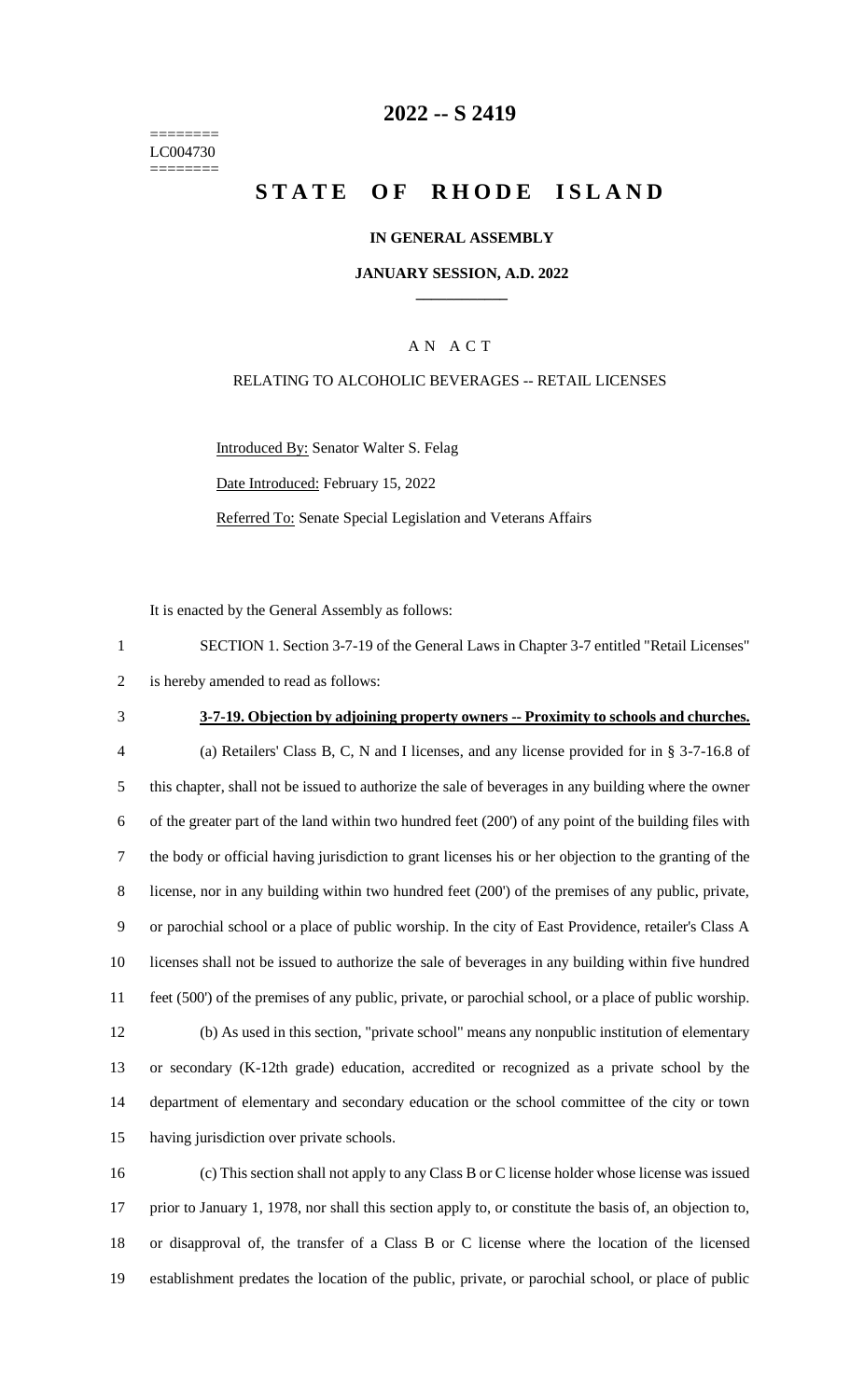- worship.
- 2 (d)(1) Notwithstanding the provisions of this section, the board of licenses of the city of Providence shall, after application, have the authority to exempt from the provisions of this section any proposed retailer Class B, C, or I license intended to be located within the following described area(s) in the city of Providence: (A) Beginning at a point, that point being the intersection of the southerly line of Smith Street and the easterly taking line of Interstate Route 95; Thence running in a general southwesterly direction along the easterly taking line of Interstate Route 95 to the center line of Kingsley Avenue; Thence turning and running northwesterly in part along the southerly line of Kingsley Avenue to its intersection with the southerly line of Harris Avenue; Thence turning and running westerly along the southerly line of Harris Avenue to its intersection with the southerly line of Atwells Avenue; Thence turning and running easterly along the southerly line of Atwells Avenue to the easterly taking line of Interstate Route 95; Thence turning and running in a general southerly and southeasterly direction along the easterly taking line of Interstate Route 95 to the center line of Pine Street; Thence turning and running northeasterly along the northerly taking line of I-195 to its intersection with the northerly taking line of I-195; Thence turning and running northeasterly along the northerly taking line of I-195 to its intersection with the westerly shore line of the Providence River; Thence turning and running northerly along the westerly shore line of the Providence River to its intersection with the southerly line of Crawford Street; Thence running northwesterly across Dyer Street to the intersection of the westerly line of Dyer Street to the southerly line of Custom House Street; Thence running northerly in part along the southerly line of Dyer Street and in part along the westerly line of Market Square to its intersection with the westerly line of Canal Street; Thence turning and running northerly along the westerly line of Canal Street to its intersection with the southerly line of Smith Street; Thence turning and running westerly along the southerly line of Smith Street to the point and place of beginning. (B) Beginning at a point, that point being the intersection of the westerly line of Brook Street and the northerly line of Wickenden Street; Thence running in a general westerly direction along the northerly line of Wickenden Street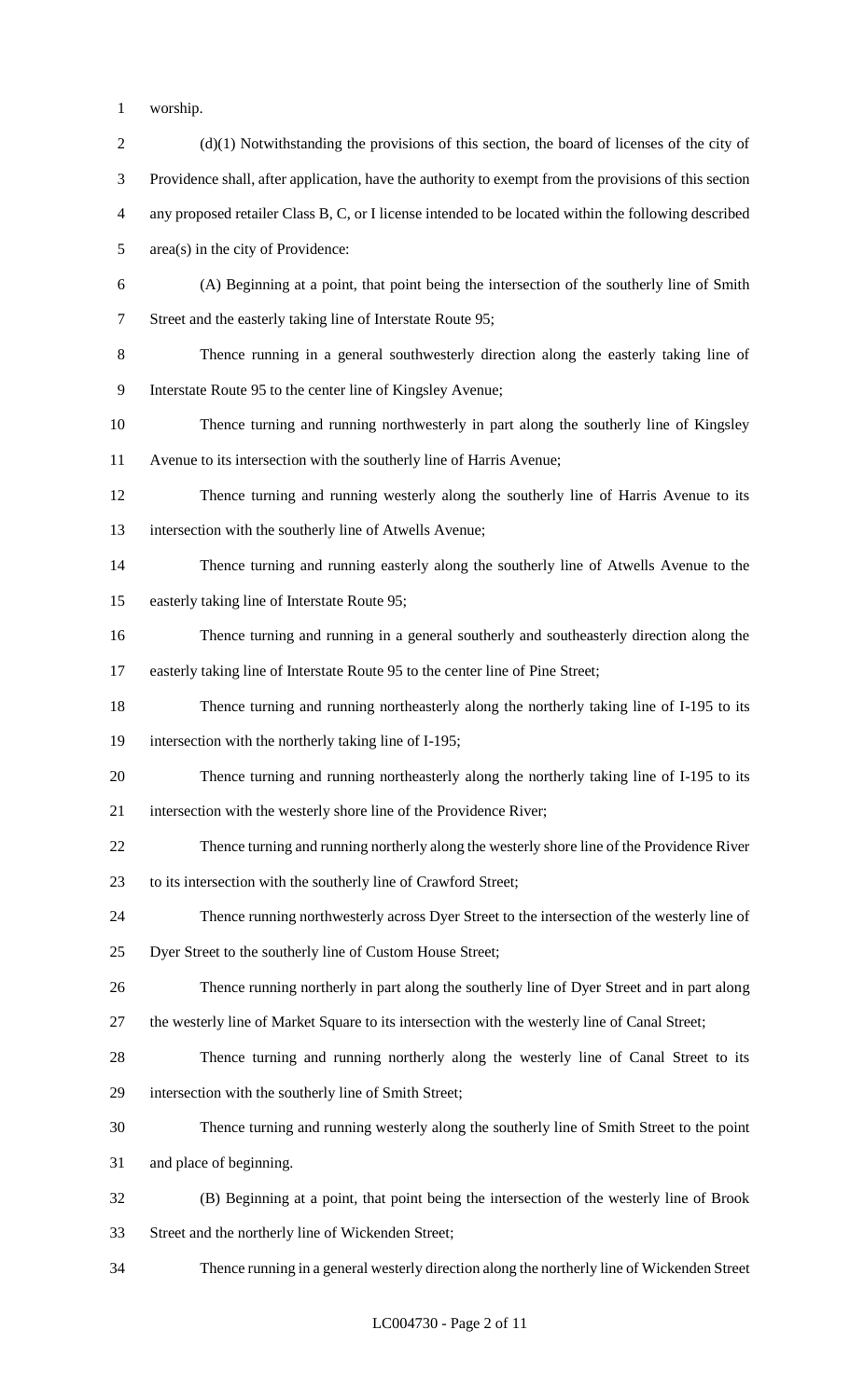- to the intersection of Wickenden Street and Benefit Street;
- Thence running in a general northerly direction along the easterly line of Benefit Street to the intersection of Benefit Street and Sheldon Street;
- Thence turning and running in an easterly direction along the southerly line of Sheldon 5 Street to the intersection of Sheldon Street and Brook Street;
- Thence turning and running in a general southerly line to the intersection of Brook Street and Wickenden Street that being the point of beginning.
- (2) Notwithstanding the provisions of this section, the board of licenses of the city of Newport shall, after application, have authority to exempt from the provisions of this section any proposed retailer Class B license intended to be located within the following described area in the city of Newport:
- Beginning at a point, that point being the intersection of the southerly line of Broadway and the easterly line of Courthouse Square;
- Thence running in a general northeasterly direction along the southerly line of Broadway a distance of one hundred and two feet (102') to a point at the southeasterly corner of land now or 16 formerly owned by the Newport Historical Society;
- Thence turning and running in a southeasterly direction ninety-eight and nine-tenths feet (98.9') along the southwesterly border of land now or formerly owned by the Newport Historical Society;
- Thence turning and running in a southwesterly direction one hundred and twelve feet (112') to Courthouse Street; and
- Thence turning and running in a generally northwesterly direction along Courthouse Street for a distance of ninety feet (90') to the point and place of beginning.
- (3) Notwithstanding the provisions of this section, the board of licenses of the town of Warren shall, after application, have the authority to exempt from the provisions of this section any proposed retailer Class B, C, or I license intended to be located within any zoning district in the town of Warren which is designated as a limited business district or as a general business district pursuant to the zoning ordinance of the town of Warren.
- (4) Notwithstanding the provisions of this section, the board of licenses of the town of Bristol shall, after application, have the authority to exempt from the provisions of this section any proposed retailer Class B license intended to be located on lot 34 of tax assessors plat 10 of the Bristol tax assessors map as of December 31, 1999, including that portion of the public sidewalk contiguous to said lot.
- 

(5) Notwithstanding the provisions of this section, the board of licenses for the city of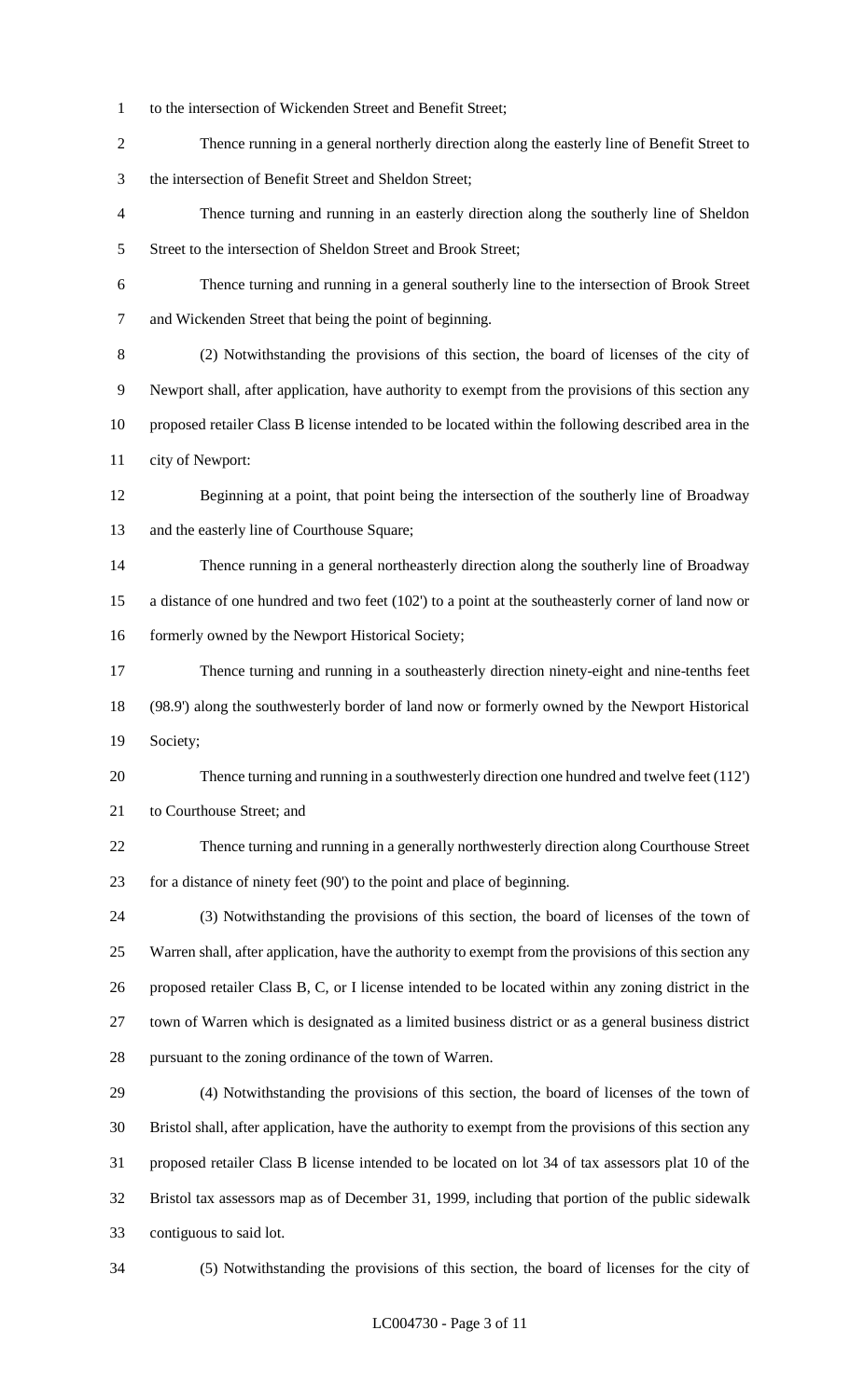Newport shall, after application, have the authority to exempt from the provisions of this section as to places of public worship any proposed sidewalk cafe as defined in the Codified Ordinance of the city of Newport, provided that the applicant be an existing holder of a Retailers' Class B license.

 (6) Notwithstanding the provisions of this section, the board of licenses of the city of Providence shall, after application, have the authority to exempt from the provisions of this section any proposed retailer Class B license intended to be located on lot 131 of tax assessors plat 68 of the Providence tax assessors map as of December 31, 1999 and any proposed retailer Class B license intended to be located on lot 21 of the tax assessors map plat 49 and any proposed retailer class BV license intended to be located on lots 3 and 5 of tax assessors map plat 35 of the Providence tax assessors map as of December 31, 2003.

 (7) Notwithstanding the provisions of this section, the board of licenses of the city of Cranston shall, after application, have the authority to exempt from the provisions of this section any proposed retailer Class B license intended to be located on either lot 160 of tax assessor's plat 9, and/or on lot 152 of tax assessor's plat 9, of the Cranston tax assessor's map as of December 31, 2002; provided, however, as to the subsequent transfer of said Class B license issued by the city of Cranston under this exemption, whether said transfer is attributable to the holder's death or otherwise, any person desiring to become the potential transferee of said Class B license shall comply with those restrictions as to its use (and shall refrain from those activities which result in its reversion) set forth in the city of Cranston Memorandum of Understanding dated May 13, 2003 and, in addition, those requirements applicable to anyone who desires to become a transferee of a validly issued and outstanding Class B license designated for use in any location in the state of Rhode Island. Neither the exemption granted herein nor any future exemption granted hereafter shall be effective until the proposed Class B license and the underlying property owner is certified to be current in the payment of any and all local and state taxes.

 (8) Notwithstanding the provisions of this section, the board of licenses of the city of Pawtucket shall, after application, have the authority to exempt from the provisions of this section any proposed retailer Class B, C, or I license intended to be located within the following described area in the city of Pawtucket:

 Beginning at the point of intersection of Dexter Street and the Central Falls line, then east along the Central Falls line to the Blackstone River, then north along the city boundary on the Blackstone River to the Cumberland line, then west along the Pawtucket city boundary line to I- 95, then south along I-95 to Pine Street, then north on Pine Street to AMTRAK Right of Way, then northwest along the AMTRAK Right of Way to Dexter Street, then north on Dexter Street to the Central Falls line.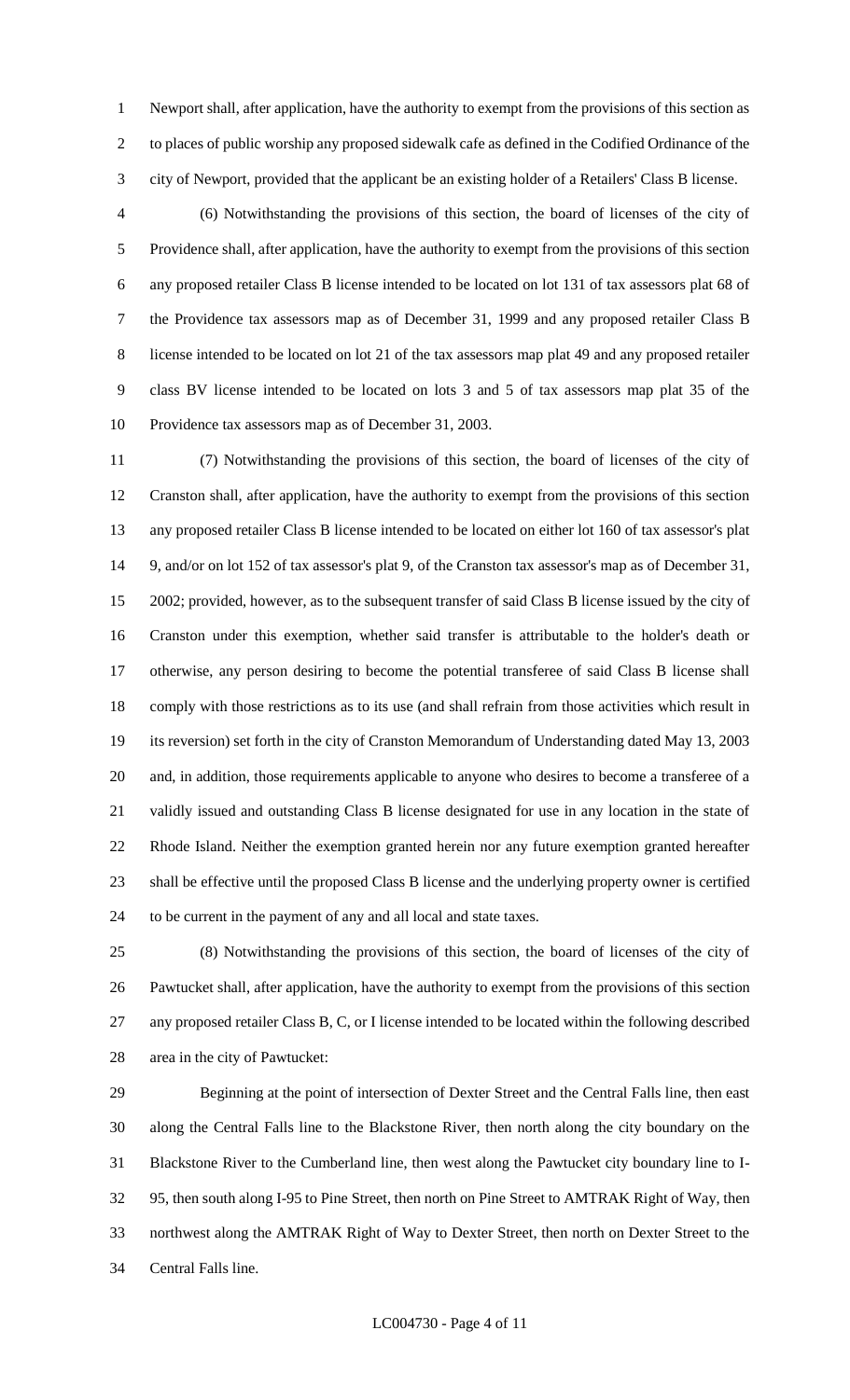(9) Notwithstanding the provisions of this section the town council of the town of Little Compton, after application, is authorized to exempt from the provisions of this section relating to places of worship any class B license limited to malt and vinous beverages intended to be located on Plat 30, Lot 33 of the town of Little Compton tax assessment map existing as of December 31, 2004.

 (10) Notwithstanding the provisions of this section, the board of licenses of the town of Bristol shall, after application, have the authority to exempt from the provisions of this section any proposed retailers' Class B license intended to be located on lots 3, 18, and 19 of tax assessors plat 10 of the Bristol tax assessors map as of December 31, 2007.

 (11) Notwithstanding the provisions of this section the town council of the town of Smithfield, after application, is authorized to exempt from the provisions of this section, any class B, C, or I license intended to be located on Plat 45, Lot 042 of the town of Smithfield, tax assessment map existing as of December 31, 2007; provided, however, said exemption shall apply only to any renewal of any class B, C, or I license issued for use at the said premises located on plat 45, lot 042 as of December 31, 2011. In the event said license is not renewed, then this exemption is hereby repealed in its entirety.

 (12) Notwithstanding the provisions of this section, the board of licenses of the city of Providence shall, after application, have the authority to exempt from the provisions of this section any proposed retailer Class B license intended to be located on plat 13, lots 31 and 32 of the applicable city of Providence tax assessment map.

 (13) Notwithstanding the provisions of this section, the board of licenses of the town of Tiverton shall, after the application, have the authority to exempt from the provisions of this section a proposed retailer's Class BV license for a restaurant located on tax assessor's plat 181, lot 1A.

 (14) Notwithstanding the provisions of this section, the board of licenses of the city of Providence shall, after application, have the authority to exempt from the provisions of this section any proposed retailer's Class B license intended to be located on tax assessor's plat 68, lot 732.

 (15) Notwithstanding the provisions of this section, the board of licenses in the city of Providence shall, after application, have the authority to exempt from the provisions of this section any proposed retailer's Class B license intended to be located on plat 105, lot 489, plat 105, lot 12 and plat 32, lot 232 of the applicable city of Providence tax assessment map.

 (16) Notwithstanding the provisions of this section the city council of the city of Central Falls, shall, after application, have the authority to exempt from the provisions of this section any proposed retailer's Class B license intended to be located on plat 5, lot 188 of the applicable city of Central Falls tax assessment map.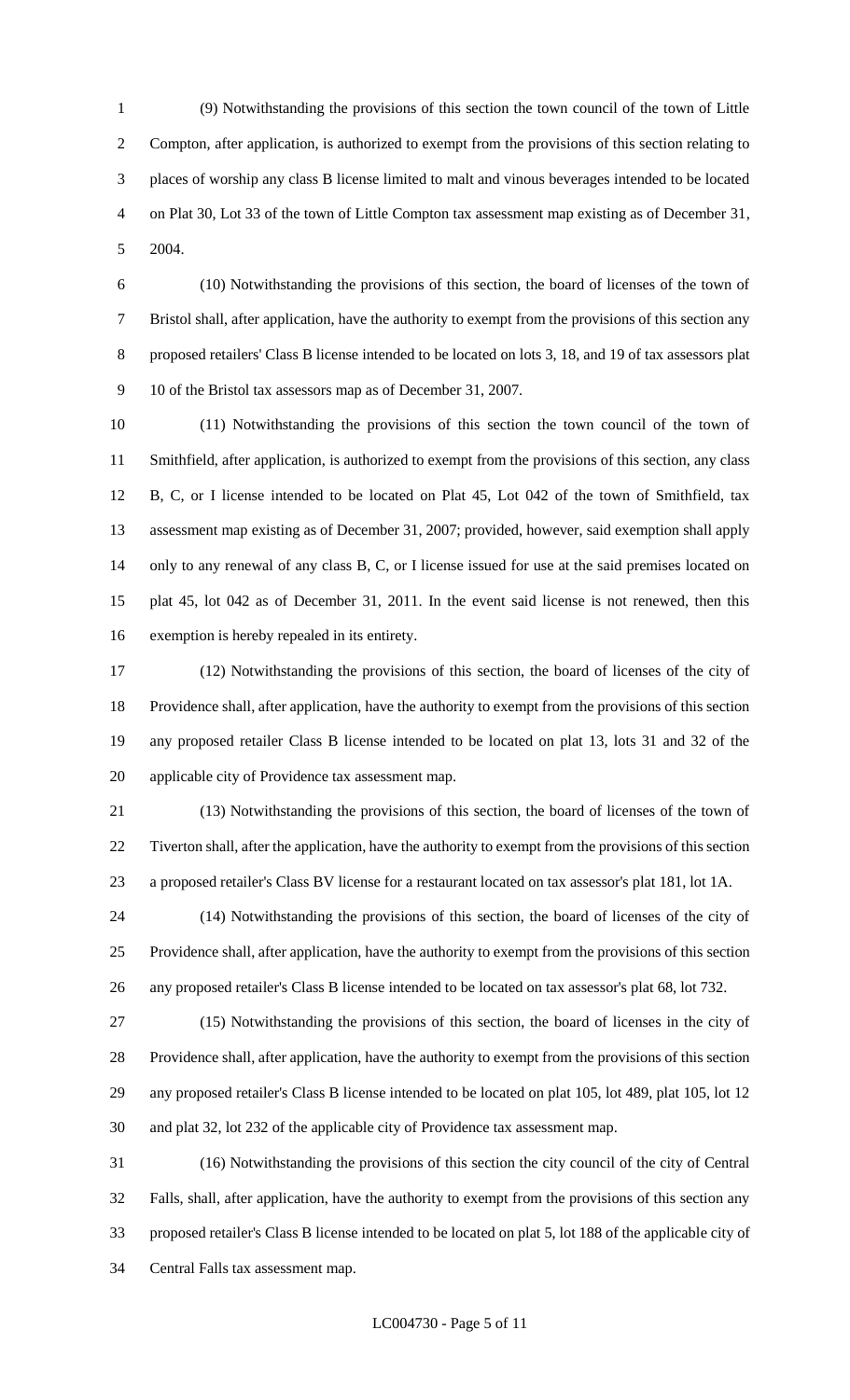(17) Notwithstanding the provisions of this section, the board of licenses of the town of Portsmouth shall, after application, have the authority to exempt from the provisions of this section any proposed retailer's Class B license intended to be located on plat 37, lot 69 of the applicable town of Portsmouth tax assessment map.

 (18) Notwithstanding the provisions of this section, the board of licenses of the town of North Providence shall, after application, have the authority to exempt from the provisions of this section any proposed retailer's Class B license intended to be located on plat 23A, lot 98 of the applicable town of North Providence tax assessment map.

 (19) Notwithstanding the provisions of this section, the board of licenses of the city of Cranston shall, after application, have the authority to exempt from the provisions of this section any proposed retailer's Class B license intended to be located on Plat 11, lot 3558 of the applicable city of Cranston tax assessment map.

 (20) Notwithstanding the provisions of this section, the town council of the town of Smithfield, after application, is authorized to exempt from the provisions of this section, any Class B or C license intended to be located on Plat 6, Lot 54 of the town of Smithfield tax assessors map as of December 31, 2012.

 (21) Notwithstanding the provisions of this section, the board of licenses of the city of Cranston shall, after application, have the authority to exempt from the provisions of this section any proposed retailers class B license intended to be located on tax assessors plat 1, lot 2170 of the applicable city of Cranston tax assessment map as of December 31, 2012.

 (22) Notwithstanding the provisions of this section, the board of licenses in the city of Providence shall, after application, have the authority to exempt from the provisions of this section any proposed retailer's Class B license intended to be located on tax assessor's plat 43, lot 211.

 (23) Notwithstanding the provisions of this section, the board of licenses of the town of North Providence shall, after application, have the authority to exempt from the provisions of this section any proposed retailer's Class B license intended to be located on Plat 22A, Lot 336, of the applicable town of North Providence tax assessment map.

 (24) Notwithstanding the provisions of this section, the city council of the city of Central Falls shall, after application, have the authority to exempt from the provisions of this section any proposed retailer's Class B license intended to be located on plat 1, lot 164 of the applicable city of Central Falls tax assessment map.

 (25) Notwithstanding the provisions of this section, the board of licenses in the city of Providence shall, after application, have the authority to exempt from the provisions of this section any proposed retailer's Class B license intended to be located at 1948-1950 Westminster Street on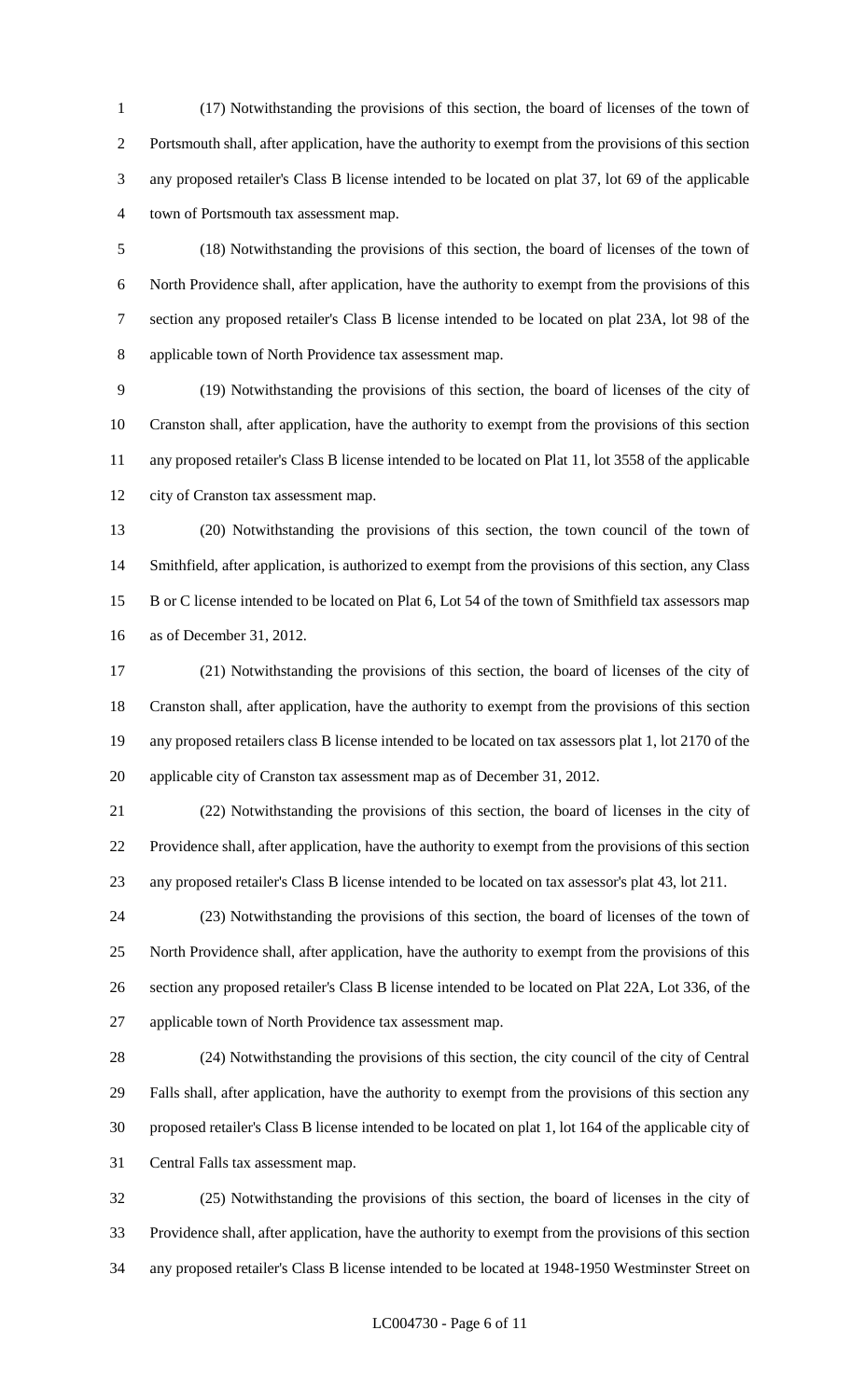plat 35, lot 359 of the applicable city of Providence tax assessment map.

 (26) Notwithstanding the provisions of this section, the town council of the town of Middletown, after application, is authorized to exempt from the provisions of this section, any proposed retailer's Class BV license intended to be located on Plat 107 NW, Lot 55 of the town of Middletown's tax assessor's maps as of December 31, 2014.

 (27) Notwithstanding the provisions of this section, the board of licenses of the city of Providence shall, after application, have the authority to exempt from the provisions of this section any retailer Class B, C or I license intended to be located on Plat 109, Lot 289, of the applicable city of Providence tax assessor's map.

 (28) Notwithstanding the provisions of this section, the board of licenses of the city of Providence shall, after application, have the authority to exempt from the provisions of this section any proposed retailer's Class BV license intended to be located at 226 and 230 Dean Street on plat 25, lot 44 of the applicable city of Providence tax assessment map.

 (29) Notwithstanding the provisions of this section, the board of licenses of the town of East Greenwich shall, after application, have the authority to exempt from the provisions of this section any proposed retailer's Class B license intended to be located at 219 Main Street on map/lot 085 001 212 0000 of the applicable town of East Greenwich tax assessment map.

 (30) Notwithstanding the provisions of this section, the board of licenses of the town of East Greenwich shall, after application, have the authority to exempt from the provisions of this section any proposed retailer's Class B license intended to be located at 137 Main Street on map/lot 085-001-412; 59 Main Street on map/lot 085-001-236; 555 Main Street on map/lot 075-003-084; 74 Cliff Street on map/lot 075-003-040; 609 Main Street on map/lot 075-003-080; 241 Main Street on map/lot 085-001-208; 155 Main Street on map/lot 085-001-222; 149 Main Street on map/lot 085-001-223; and 2 Academy Court on map/lot 085-001-211 of the applicable Town of East Greenwich tax assessment map.

 (31) Notwithstanding the provisions of this section, the board of licenses of the town of Lincoln shall, after application, have the authority to exempt from the provisions of this section any proposed retailers' Class B license intended to be located on tax assessor's plat 10, lot 108, of the Lincoln tax assessor's map as of December 31, 2015.

 (32) Notwithstanding the provisions of this section, the board of licenses of the city of Providence shall, after application, have the authority to exempt from the provisions of this section any proposed retailer's Class C license intended to be located at 215 Dean Street on plat 28, lot 961 of the applicable city of Providence tax assessment map.

(33) Notwithstanding the provisions of this section, the board of licenses in the city of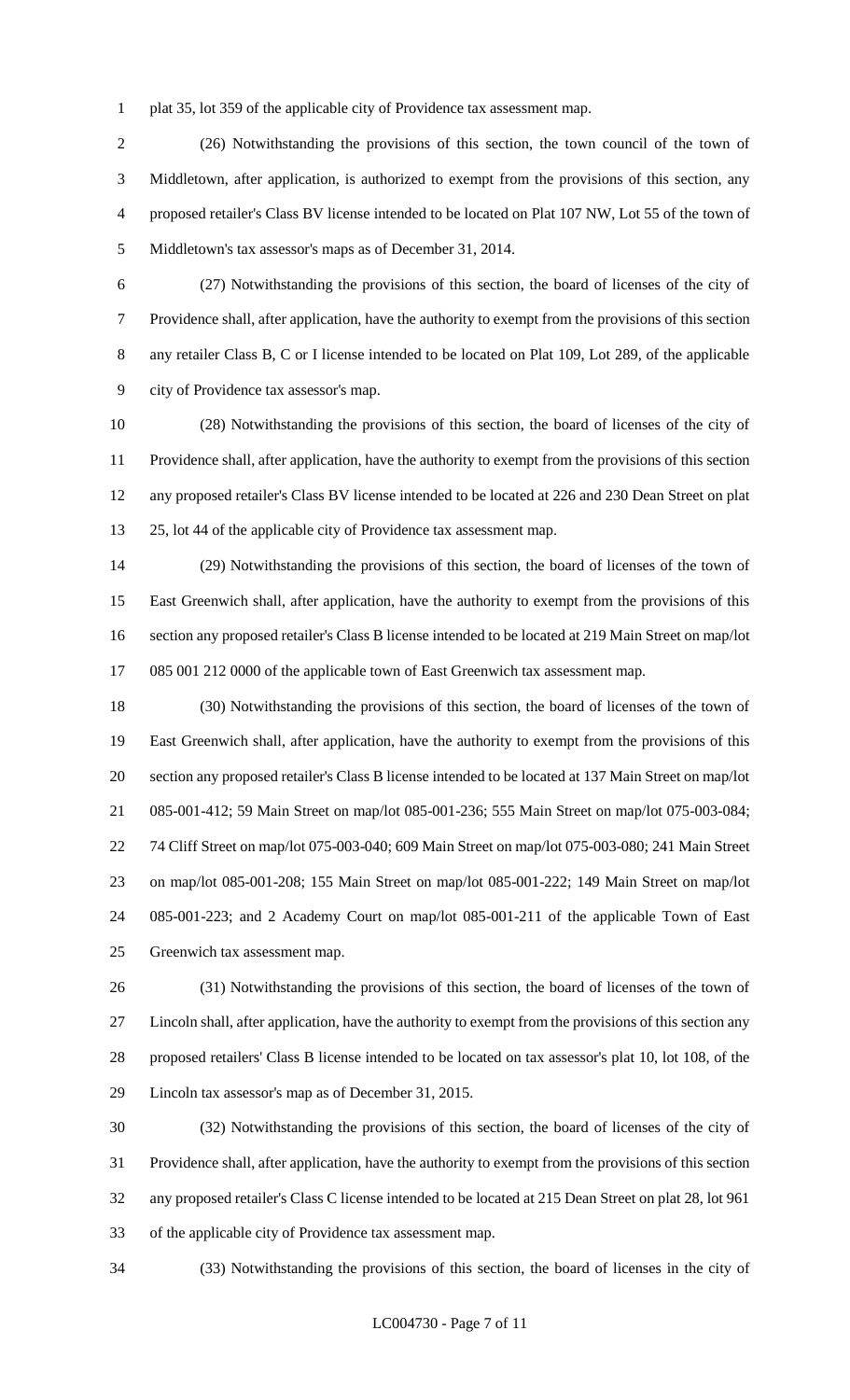Providence shall, after application, have the authority to exempt from the provisions of this section any proposed retailer's Class B license intended to be located at 100-102 Hope Street on plat 16, lot 263 of the applicable city of Providence tax assessment map.

 (34) Notwithstanding the provisions of this section, the board of licenses in the town of Cumberland shall, after application, have the authority to exempt from the provisions of this section any proposed retailer's Class B license intended to be located at 88 Broad Street on Lots 32, 51, and 52 of Plat 2 Cumberland tax assessor's map as of December 31, 2016.

 (35) Notwithstanding the provisions of this section, the board of licenses in the city of Providence shall, after application, have the authority to exempt from the provisions of this section any proposed retailer's Class B license intended to be located at 11 Lowell Avenue, 191 Pocasset Avenue and 187 Pocasset Avenue on Lots 22, 23, and 24 of Plat 108 Providence tax assessor's map as of December 31, 2017.

 (36) Notwithstanding the provisions of this section, the city council in the city of Central Falls shall, after application, have the authority to exempt from the provisions of this section any proposed retailer's Class B license intended to be located on Plat 1, of Lot 171 of the applicable city of Central Falls tax assessment map.

 (37) Notwithstanding the provisions of this section, the board of licenses in the city of Providence shall, after application, have the authority to exempt from the provisions of this section any proposed retailer's Class BV and Class BX license intended to be located at 161 Douglas Avenue on plat 68, lot 201 of the applicable city of Providence tax assessment map.

 (38) Notwithstanding the provisions of this section, the board of licenses in the city of Providence shall, after application, have the authority to exempt from the provisions of this section any proposed retailers' Class B license intended to be located at 1007 Broad Street, Plat 53, Lot 192 of the applicable city of Providence tax assessment map and 1017 Broad Street Plat 53, Lot 582 of the applicable city of Providence tax assessment map.

 (39) Notwithstanding the provisions of this section, the city council in the city of Woonsocket shall, after application, have the authority to exempt from the provisions of this section any proposed retailer's Class B license intended to be located at 122 North Main Street, Map/Lot 130-125-005 of the applicable city of Woonsocket tax assessment map.

 (40) Notwithstanding the provisions of this section, the city council of the city of Woonsocket, after application, is authorized to exempt from the provisions of this section, any proposed retailers' class BV and class BM license intended to be located between 2 Main Street (tax assessor's plat 14, lot 284) and 194 Main Street (tax assessor's plat 14, lot 139).

(41) Notwithstanding the provisions of this section, the board of licenses in the city of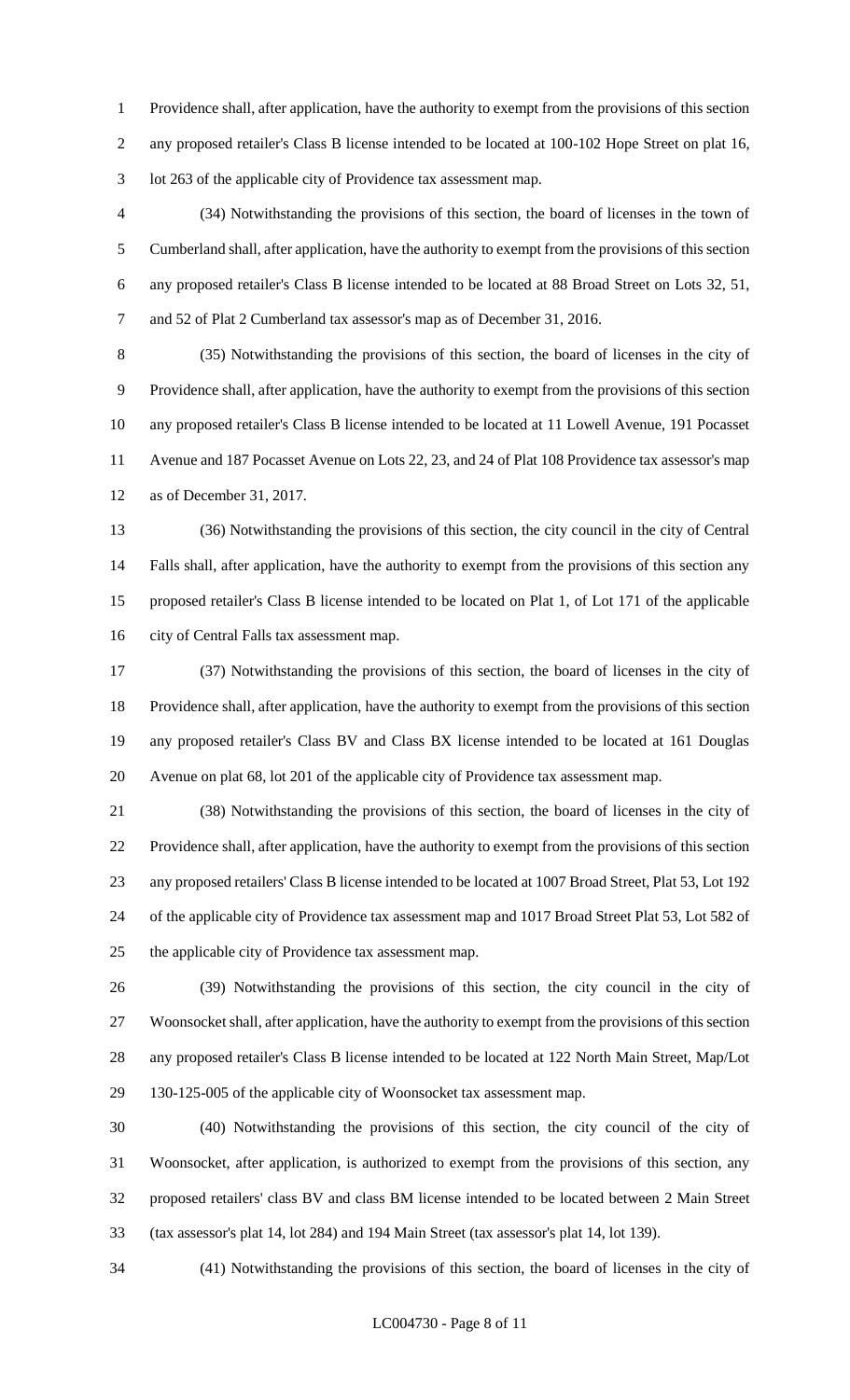Providence shall, after application, have the authority to exempt from the provisions of this section any proposed retailers' Class B license intended to be located at 375 Smith Street, Plat 68, Lot 132 of the applicable city of Providence tax assessment map.

 (42) Notwithstanding the provisions of this section, the board of licenses in the city of Providence shall, after application, have the authority to exempt from the provisions of this section any proposed retailers' Class B license intended to be located at 671 Broadway Street, Plat 35, Lot 566 of the applicable city of Providence tax assessment map.

 (43) Notwithstanding the provisions of this section, the board of licenses in the city of Providence shall, after application, have the authority to exempt from the provisions of this section any proposed retailers' Class B license intended to be located at 464-468 Wickenden Street, also identified as 8 Governor Street, Plat 17, Lot 179 of the applicable city of Providence tax assessment map.

 (44) Notwithstanding the provisions of this section, the town council of the town of Westerly shall, after application, have the authority to exempt from the provisions of this section any proposed retailers' Class B license intended to be located at 114 Granite Street, Westerly, RI 02891, Plat 67, Lot 278 of the applicable town of Westerly tax assessment map.

 (45) Notwithstanding the provisions of this section, the board of licenses in the city of Woonsocket shall, after application, have the authority to exempt from the provisions of this section any proposed retailers' Class B license intended to be located at 43 Railroad Street, Plat 14R, Lot 205 of the applicable city of Woonsocket tax assessment map.

 (46) Notwithstanding the provisions of this section, the board of licenses of the city of Providence shall, after application, have the authority to exempt from the provisions of this section any proposed retailer Class BL license or Class BV license intended to be located at 601 Hartford Avenue, Plat 113, Lot 50 of the applicable city of Providence tax assessment map.

 (47) Notwithstanding the provisions of this section, the town council of the town of Westerly shall, after application, have the authority to exempt from the provisions of this section any proposed retailers' Class B license intended to be located at 169 and 177 Main Street, Westerly, RI 02891, Map 66, Lots 8 and 9 of the applicable town of Westerly tax assessment map.

 (48) Notwithstanding the provisions of this section, the city council of the city of East Providence shall, after application, have the authority to exempt from the provisions of this section any proposed retailers' Class B license intended to be located at 332 Bullock Point Avenue, East Providence, RI 02915, Map 312, Block 12, Parcel 018.00 of the applicable city of East Providence tax assessment map.

(49) Notwithstanding the provisions of this section, the board of license commissioners of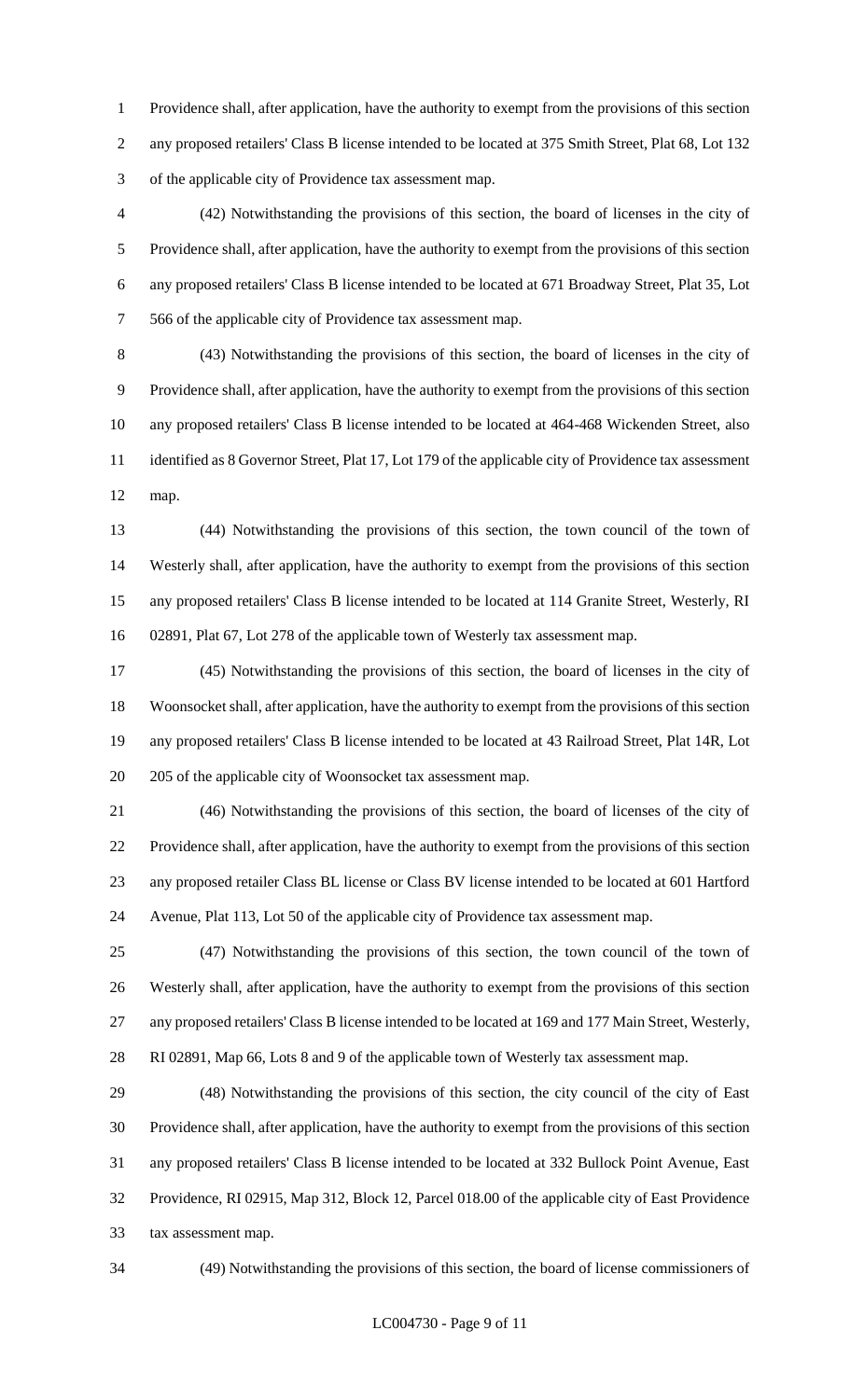the city of Pawtucket shall, after application, have the authority to exempt from the provisions of 2 this section any proposed retailers Class B, C, or N license intended to be located on Plat 54B, Lots 826 and 827; Plat 65B, Lot 662; and Plat 23A, Lots 599, 672, and 673 of the city of Pawtucket tax assessment map existing as of March 1, 2021.

 (50) Notwithstanding the provisions of this section, the board of licenses in the town of Jamestown, after application, has the authority to exempt from the provisions of this section any proposed retailer Class BVL license intended to be located at 53 Narragansett Avenue, Plat 9, Lot 207 of the applicable town of Jamestown tax assessment map.

 (51) Notwithstanding the provisions of this section, the board of licenses of the city of Providence, shall after application, have the authority to exempt from the provisions of this section any proposed retailer Class BV and Class P license intended to be located at 203-209 Douglas Avenue, Plat 68, Lots 83 and 646 of the applicable city of Providence tax assessment map.

 (52) Notwithstanding the provisions of this section, the board of licenses of the city of East Providence shall, after application, have the authority to exempt from the provisions of this section any proposed retailer's Class B license intended to be located at 130 Taunton Avenue, Map 106, Block 6, Parcel 15 of the applicable city of East Providence tax assessment map.

 (53) Notwithstanding the provisions of this section, the town council of the town of Barrington shall, after application, have the authority to exempt from the provisions of this section any proposed retailers' Class B license intended to be located at 305 Sowams Road, Barrington, R.I. 02806, Plat 30, Lot 141 of the applicable town of Barrington tax assessment map.

 (54) Notwithstanding the provisions of this section, the board of licenses of the city of Providence shall, after application, have the authority to exempt from the provisions of this section any proposed retailer Class B license intended to be located at 737 Hope Street, Plat 6, Lot 595 of the applicable city of Providence tax assessment map.

(55) Notwithstanding the provisions of this section, the board of licenses of the town of

26 Warren shall, after application, have the authority to exempt from the provisions of this section any

proposed retailer Class B license intended to be located at 4 Market Street, Plat 3, Lot 74 of the

- 28 applicable town of Warren tax assessment map.
- 

SECTION 2. This act shall take effect upon passage.

======== LC004730 ========